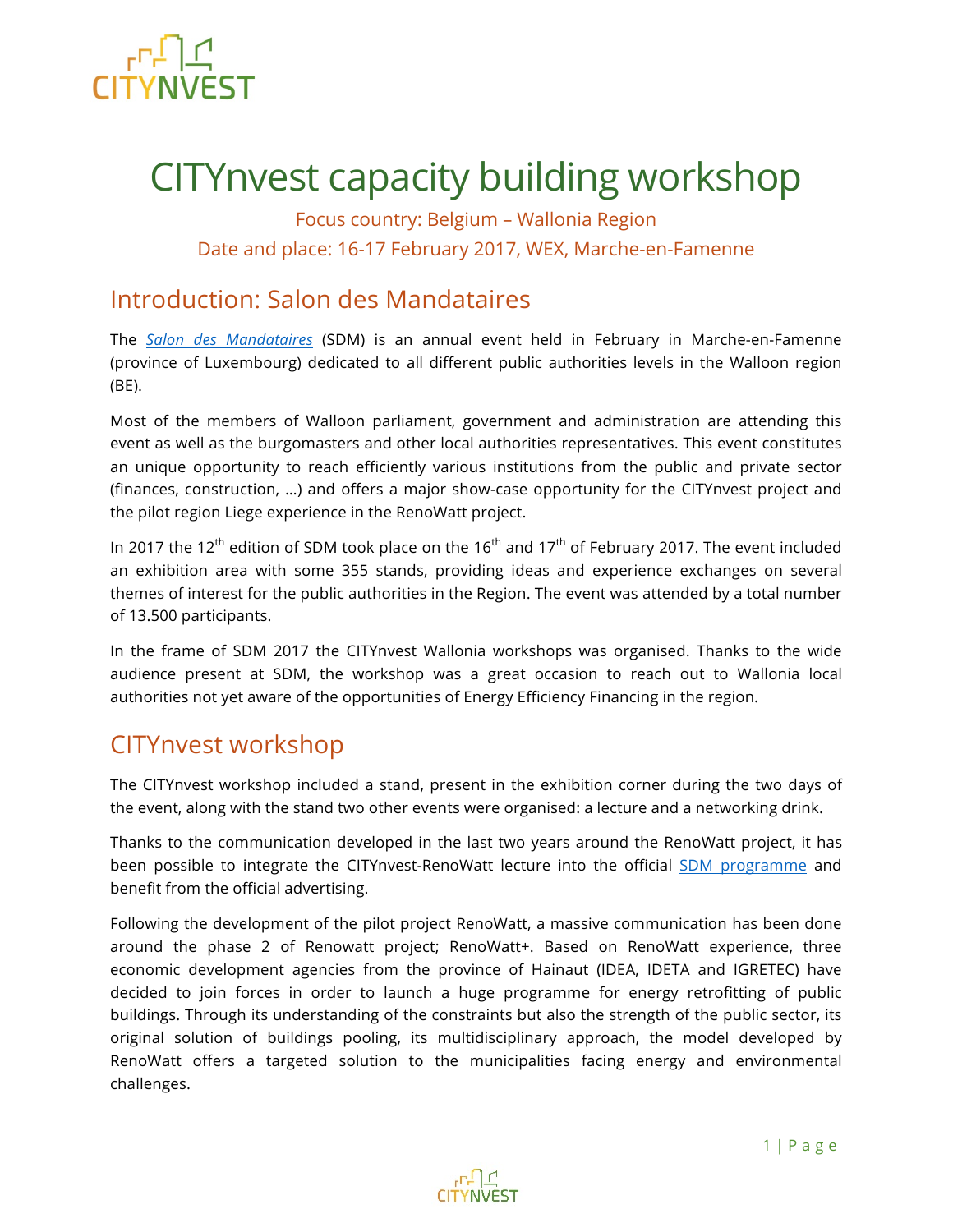### CITYnvest – RenoWatt Stand

A stand dedicated to the CITYnvest-RenoWatt project has been set up for whole duration of the SDM event. Members of the RenoWatt team were available to explain the project and answer questions during the two days. Technical and financial but also practical organisational aspects of the energy retrofitting of public buildings were discussed with the visitors of the stand.

A lot of new contacts have been established. The presence of the RenoWatt team at the event was also a good opportunity to establish contacts with the local authorities already aware of the project but not yet involved in it. Through the different conversations, the RenoWatt team realised that RenoWatt-CITYnvest project is getting more and more popular among public authorities and administrations. People were coming to the stand with specific questions, showing their knowledge of the project.

#### Networking drink & lecture

A networking drink was organised at the stand. The drink was an excellent occasion to discuss the opportunities of retrofitting in Wallonia in an informal way. About 30 guests attended this event. Municipalities representatives, ESCO's, members of associations and agencies (climate, environment, energy, territorial development, IDETA, IDEA, IGRETEC…).

A lecture was organised on the 17<sup>th</sup> of February with the title *L'efficacité énergétique dans votre commune : outils de financement innovants (Energy efficiency in your city: innovative financing tools).*

The presentations covered three main topics:

- CITYnvest pilot region Liege (RenoWatt project). In depth presentation of the RenoWatt project and of the phase 2 of the project called RenoWatt+.
- Revolving funds. Presentation of the experience of IBGE (Brussels Institute for Environment) in the Infinite Solutions project (IEE). An easily replicable financial mechanism (revolving fund) dedicated to energy efficiency.
- EPC financing in Belgium. Belfius Bank presented all the financial mechanisms available in order to finance EPC.

About 50 participants joined the lecture. Municipalities' representatives, ESCO's, members of associations and agencies (climate, environment, energy, territorial development, IDEA, IDETA, IGRETEC…).

## Communication & event promotion

The CITYnvest/RenoWatt project and its presence at SDM 2017 were promoted via the UVCW (Union des Villes et des Communes de Wallonie ) newsletter - more than 10.000 contacts - and promoted inside the POLLEC network (Walloon Energy and Climate Local Policies, depending on the Covenant of Mayors) - 130 contacts. Invitations were sent to all RenoWatt's contacts and to the attention of the burgomasters and municipal councillors for Energy and Environment in the Province of Liège - about 700 contacts. Invitations were also sent by the 3 agencies IDE, IDETA and IGRETEC (69 municipalities).